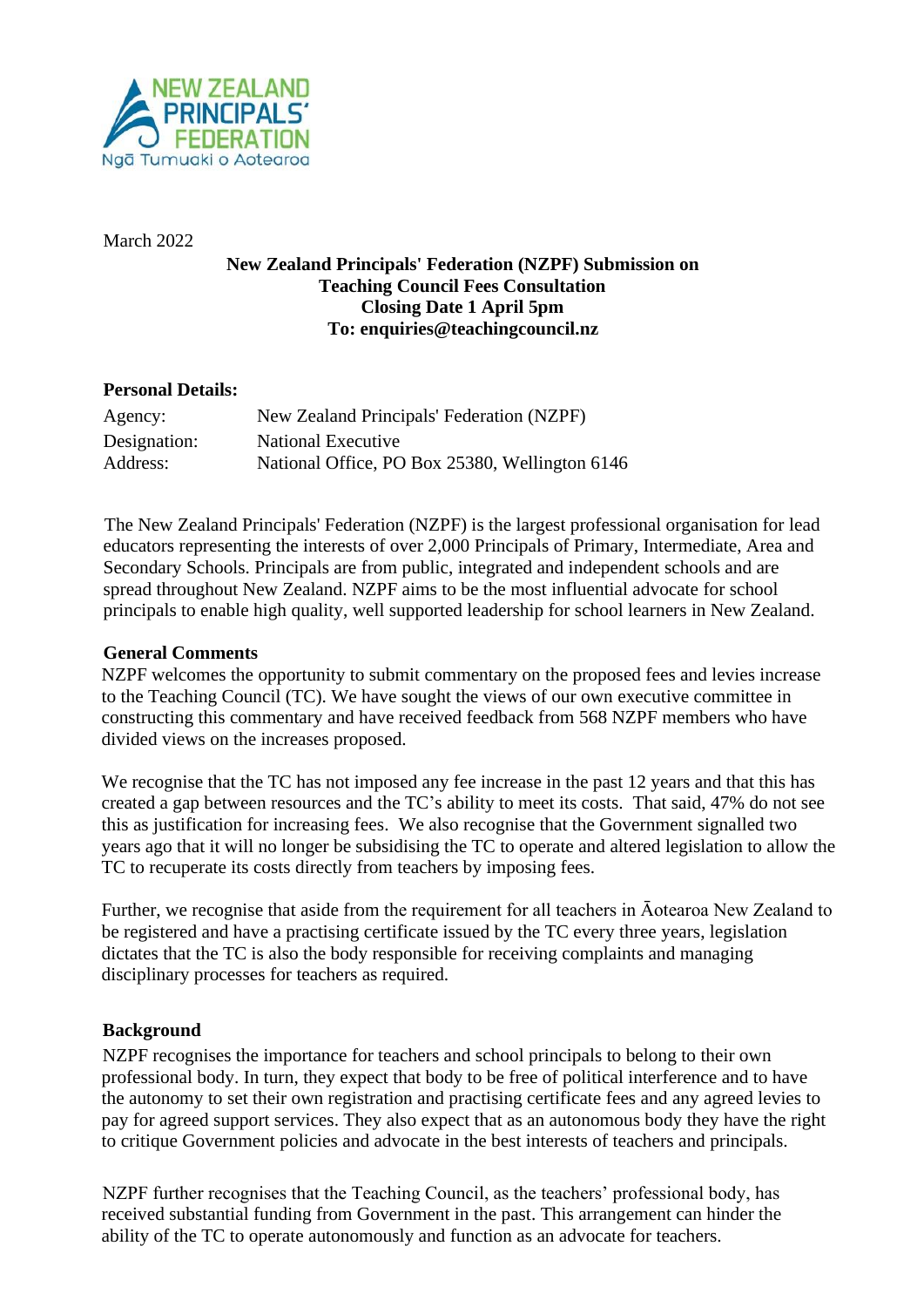In the process of setting fees, we note that the TC engaged Deloittes to undertake a research study. The study verifies that the forecasted expenditure plan of the TC to carry out its future functions is reasonable. 52% of NZPF members do not however agree.

### **Feedback from Principals**

Principals do not take responsibility for the TC failing to operate in a financially prudent way, in the past and do not see this as a reason to increase fees by 50%. By maintaining the same fee level for a twelve-year period, it was inevitable that sooner or later the TC would not be able to meet all its expenses.

Principals accept that teacher registration and certification is an international qualification from which they benefit. It is a requirement for applying for a teaching/principal position both in Āotearoa New Zealand and in many other countries of the world. Consequently, they agree that the full cost of registration should be the responsibility of each teacher/principal and 64% agree that the fee of \$128.96 should be paid in full every three years so that teachers/principals always maintain full registration.

Principals would not support an instalment payment system for teacher registration. You are either fully registered or not.

Principals would not accept different levels of registration fees for different levels of teachers. They view registration as being the same for every teacher whether a beginning teacher, a reliever, a LAT, an experienced teacher, a principal or an experienced principal. Arguments of affordability for beginning teachers and those on lower salary bands should be addressed through industrial channels not the TC.

Principals do not support the 100% increase for a late application for registration. There is no justification for the increase or evidence of increased costs for this process. NZPF recommends the fee remains at \$50, with 56% of the membership in agreement.

Principals are strongly opposed to the fee for practising certificate and levy being increased to \$472.21, with 75% opposed. This is less to do with the \$128.96 practising certificate and mostly to do with the levy of \$343. Irrespective of the extent of the levy, 53% agree that it should be payable by instalments over three years. The NZPF executive agrees that objection to the \$343 levy is in part because the TC has not been clear about the services the levy covers.

Principals are divided in their views about the establishment of a Leadership Centre by the TC with 38% in agreement and 38% opposed. The remaining 24% have no opinion. The NZPF executive is clear that if the TC does establish the leadership centre, any principal leadership initiatives must be designed and co-led by principals through a secondment process.

Principals appreciate the necessity of a levy contribution for mandatory functions such as complaints and disciplinary procedures. The current proposal is not transparent about what else is included in the levy which is a substantial amount (\$343). This is a likely reason for principals' reluctance to agree to the increase.